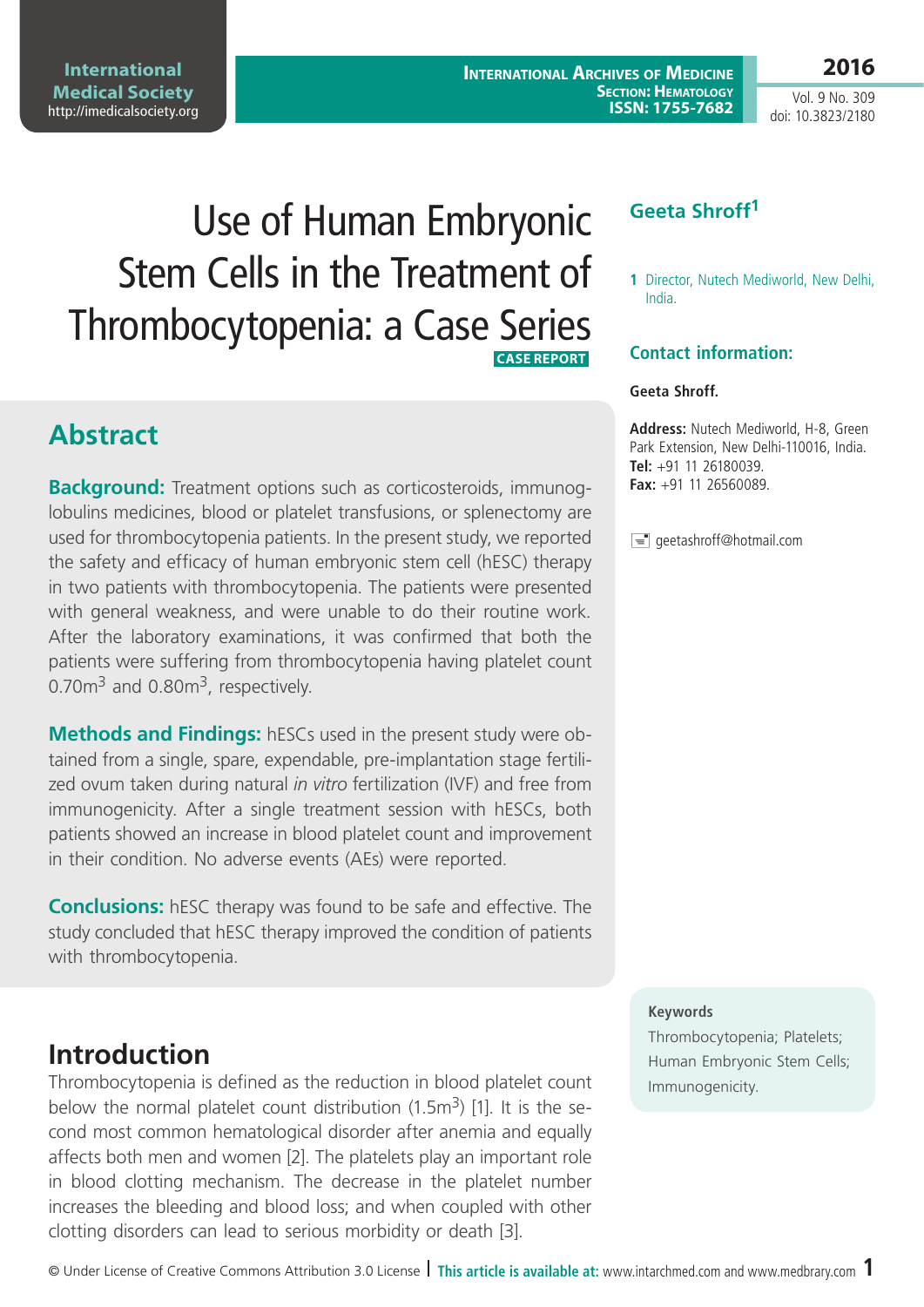**International Archives of Medicine Section: Hematology ISSN: 1755-7682** **2016**

Vol. 9 No. 309 doi: 10.3823/2180

The main causes of thrombocytopenia include ineffective platelet production by bone marrow, increased destruction of platelets and abnormal distribution of platelets. The abnormal distribution or aggregation of platelets can be seen as a result of splenic diseases such as neoplastic, congestive, infiltrative and infections; hypothermia; and massive transfusions [4]. For the treatment of thrombocytopenia, it is important to understand its auto pathology. The treatment of thrombocytopenia patients depends on the causes and severity of the disease. Different treatments such as corticosteroids, immunoglobulins, blood or platelet transfusions, or splenectomy are available for thrombocytopenia. Corticosteroids, mostly prednisone used as the first line of therapy for thrombocytopenia increases the platelet count by decreasing the activity of the immune system [2, 5]. The main focus of these treatments is to prevent death and disability due to bleeding. However, the use of corticosteroids leads to various adverse events (AEs) such as moon face, bloating, swelling, weight gain, hair loss, depression, hot flushes, visual problem *etc* [6, 7]. The search for safer, targeted and specific stimulation of thrombopoiesis has gained the attention of researchers and clinicians towards the molecular regulation of different stem cells [8]. Several studies have reported the use of hematopoietic stem cells for the treatment of thrombocytopenia [9, 10]. Here, in the present study, we report the safety and efficacy of human embryonic stem cell (hESC) therapy in two patients with thrombocytopenia.

### **Methods**

hESCs used in the present study were obtained from a single, spare, expendable, pre-implantation stage fertilized ovum taken during natural *in vitro* fertilization (IVF) process after getting an informed consent. The cell lines were cultured and maintained as per our patented in-house technology (United States Granted Patent No US 8592, 208, 52) in a

Good Laboratory Practice (GLP), Good Manufacturing Practice (GMP) and Good Tissue Practice (GTP) compliant laboratory. The derivation and characterization of hESCs has been presented previously [11]. The safety and efficacy of these hESCs has been established in various terminal conditions including cerebral palsy (CP), spinal cord injury (SCI) and nonhealing wounds [12]. The study was approved by independent Institutional Ethics Committee (IEC). A written and video informed consent was obtained from the patients prior to the start of the treatment.

The treatment plan consists of one treatment session with hESC therapy, following an already established treatment protocol [12]. The patients were injected with 1 mL hESCs daily *via* an intravenous route (*i.v*) to help cells reach the injury site (homing area) for repair and regeneration. Bone marrow aspiration and analysis were not performed for these patients, as the underlying condition was serious. Patients were monitored regularly for the occurrence of any antigenic or anaphylactic reaction by the in-house physicians and nurses during the whole therapy.

#### **Case 1**

A 26-year-old male was admitted to our facility in August 2015 with complaints of being unable to lift both arms and forearm above shoulder level, difficulty in getting up from sitting position, weakness of the facial muscles, loss of the muscle mass and winging of the scapula. The patient's clinical history revealed that in June 2012, he was diagnosed with Fascio scapulo humoral dystrophy (FSHD).

The laboratory examination at our facility showed his platelet count as  $0.70\,\mathrm{m}^3$ , that confirmed thrombocytopenia. At our facility, the patient underwent hESC therapy. After the treatment, the patient showed a remarkable improvement in all the symptoms. The patient was able to lift both arms and forearms above the shoulder and could get up at his own. The patient also showed a decrease in the facial muscle weakness, loss of the muscle mass and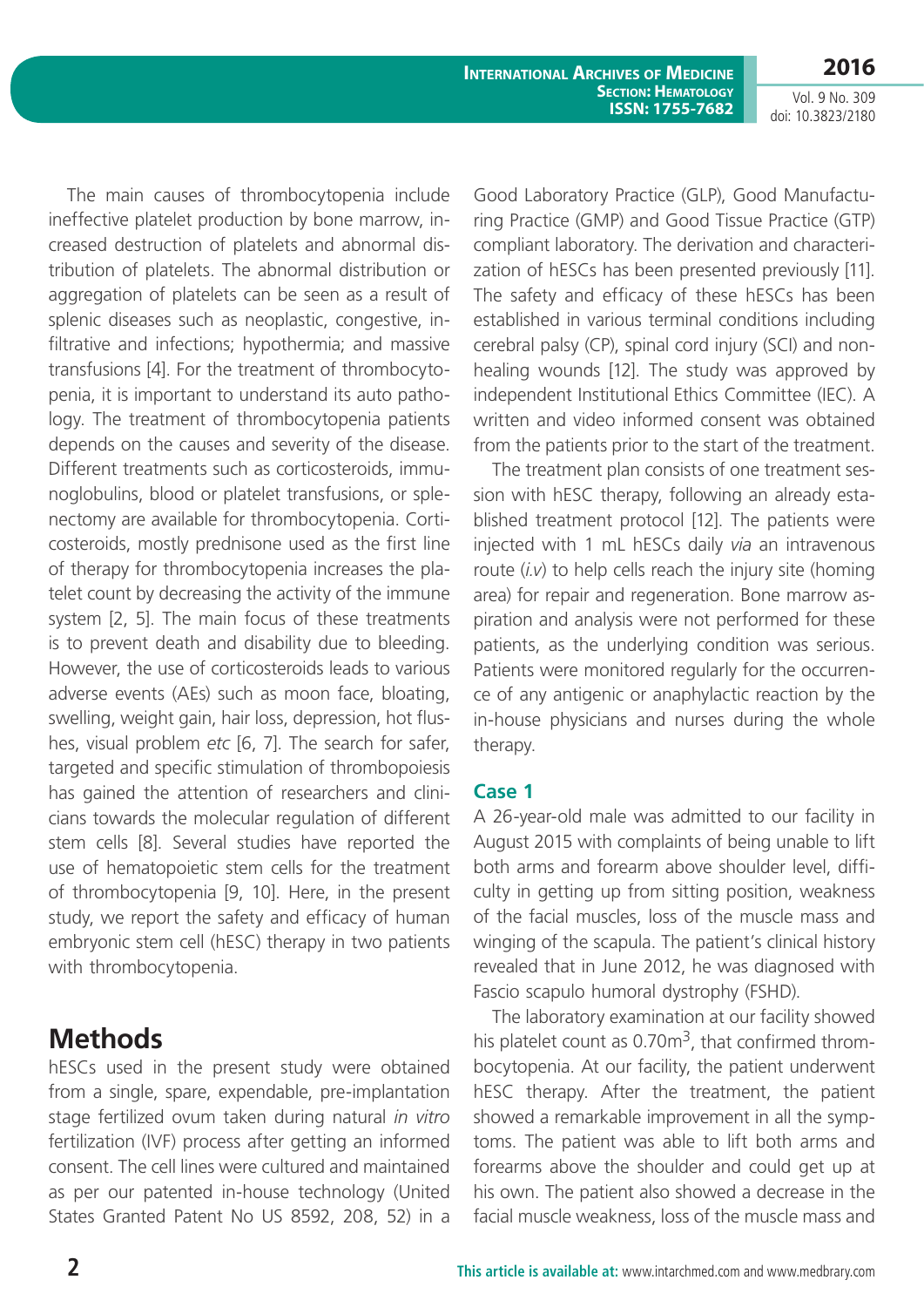Vol. 9 No. 309 doi: 10.3823/2180

**2016**

winging of the scapula. The platelet count noted in August 2016 was  $1.01m<sup>3</sup>$  following the treatment. The total blood count before and after the therapy are presented in **Table 1**. A remarkable improvement was observed in the patient while undergoing hESC therapy, which is difficult to achieve with the currently available therapies.

**Table 1.** Blood Platelet Count of the Patient Before, During and at the End of Human Embryonic Stem Cell Therapy

| <b>Date</b> | PC(m <sup>3</sup> ) |
|-------------|---------------------|
| Case 1      |                     |
| 14/8/15     | 0.70                |
| 18/9/15     | 0.94                |
| 24/9/15     | 0.84                |
| 30/09/15    | 0.93                |
| 1/10/15     | 0.86                |
| 5/10/15     | 0.88                |
| 8/10/15     | 0.98                |
| 22/10/15    | 1.31                |
| 20/11/15    | 1.55                |
| 2/12/15     | 1.26                |
| 8/1/16      | 1.38                |
| 10/1/16     | 1.59                |
| 3/8/16      | 1.01                |
| Case 2      |                     |
| 19/8/15     | 0.8                 |
| 9/9/15      |                     |
| 11/10/15    |                     |
| 23/10/15    |                     |
| 31/10/15    | 0.73                |
| 4/11/15     | 1.59                |
| 17/11/15    | 0.93                |
| 1/12/15     | 1.12                |
| 26/12/15    | 1.5                 |
| 24/1/16     | 1.5                 |
| 14/3/16     | 1.05                |
| 26/6/16     | 1.03                |
|             | PC: Platelet count. |

#### **Case 2**

A 54-year-old female was admitted to our facility in August 2015 with complaints of severe breathlessness, ascites, hepatomegaly, general weakness, inability to do her daily work, cramps in the bilateral legs, and inability to climb stairs. The patient's clinical history revealed that she was diagnosed with chronic liver disease with portal hypertension in April 2015 subsequent to chronic gastroenteritis in December 2014.

After laboratory examination at our facility, it was confirmed that the patient was suffering from thrombocytopenia having platelet count of  $0.80<sup>3</sup>$ .

At our facility, the patient underwent a single treatment session with hESC therapy. After the treatment, the patient showed significant improvement in all the symptoms. The patient was able to do her routine work, showed improvement in cramps in bilateral legs, able to climb the stairs, breath properly, and has started walking without support. The platelet count in June 2016, following the treatment, was estimated as  $1.03\,\mathrm{m}^3$ . The total blood count before and after the therapy are presented in **Table 1**.

# **Discussion**

Thrombocytopenia is a hematological disorder associated with increased destruction, consumption, or decreased platelets production [2]. Currently available treatment options such as corticosteroids, blood or platelet transfusions and immunoglobulins medicines are associated with complications [6, 7]. Recently, the use of stem cell therapy has enhanced the clinical treatment of human patients with thrombocytopenia [13]. Stem cells are being explored by scientists in regenerative medicine for treating various diseases due to their potential to multiply, proliferate and differentiate into any cell type [14, 15]. At the injured site, stem cells produce different trophic factors and reduce the cell loss, promote host regeneration, hence,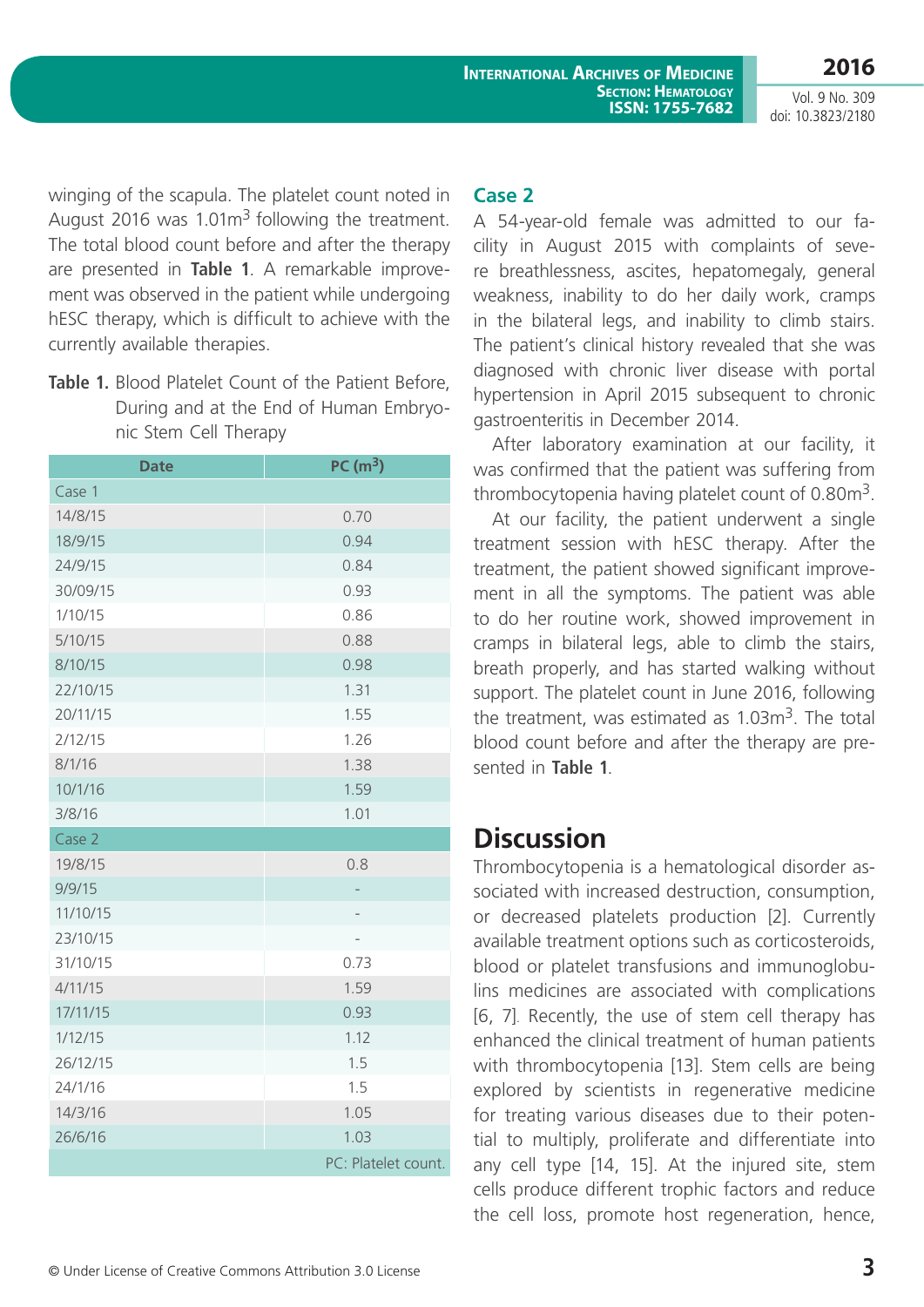Vol. 9 No. 309 doi: 10.3823/2180

restore the function [16]. Lim *et al.*, (1997) described complete remission after autologous stem cell transplantation (ASCT) in patients with refractory idiopathic thrombocytopenia (ITP) [9]. Al-Ahmari *et al*., (2004) transferred allogenic stem cells into patients with congenital amegakaryocytic thrombocytopenia (CAT). It was observed that allogenic stem cells are safe and effective for the treatment of patients with CAT [17].

The proliferation and differentiating ability of hESCs has made this therapy an attractive therapeutic option. Takayama *et al*., (2008) reported that hESCs efficiently develop into hematopoietic progenitors and megakaryocytes capable of releasing functional platelets [18].

The present study reported the use of in-house cultured hESC therapy in the treatment of two patients with thrombocytopenia. After hESC therapy at our facility, these patients showed a significant increase in blood platelet count which further helps in improvement of symptoms such as breathing, lethargy, fatigue and ability to do routine work. No AEs were reported. The bone marrow aspiration and analysis was not done as this procedure is painful and often associated with conditions that result in a weakened immune system or low platelet count. A weakened immune system can make the patients more prone to infection, and a low platelet count increases the risk of excessive bleeding [19, 20].

In most of the studies, hESCs have been derived from 8-cell stage fertilized ovum not used clinically [21]. However, hESCs used in present study were obtained from 2-cell staged fertilized spare ovum obtained after a regular IVF procedure. The hESCs derived at this stage are free from immunogenicity [11]. In our previous studies, we have reported the safety and efficacy of hESC therapy in treating various neurological and non-neurological conditions [15, 22, 23].

Studies till now focused on transplantation of embryonic stem cell (ESC) derived primary megakaryocytes, which helps in production of platelets [24, 25]. Human mesenchymal stem cells (hMSCs) produce a variety of hematopoietic cytokines, growth factors, chemokines, such as CXCL12 (SDF-1), Flt-3 ligand (FL), thrombopoietin (TPO), interleukin (IL)-6, IL- 11, leukemia inhibitory factor (LIF), macrophage colony stimulating factor (M-CSF), tumor necrosis factor- (TNF-) α, and transforming growth factor- (TGF-) β1, and also express messenger RNA for TPO, a primary regulator for megakaryocytopoiesis and thrombocytopoiesis [26, 27]. These results suggest that MSCs residing within the megakaryocytic microenvironment in bone marrow provide key signals to stimulate megakaryocyte and platelet production [28]. hESCs used in present study might have shown their therapeutic effect by following the same mechanism.

### **Conclusion**

The use of hESC therapy in the present study was found to be safe and effective. The patients showed improvement in platelet number. Both patients have not experienced serious AEs during the study as a result of hESC therapy. hESC therapy was well tolerated among both the patients included in the study. No teratoma formation was seen following the treatment. However, clinical studies with large population sizes are needed to gather evidence favoring the use of hESCs in the treatment of thrombocytopenia.

### **Acknowledgement**

The author acknowledges all the doctors, staff and patients of the Nutech Mediworld. The author also acknowledges Knowledge Isotopes Pvt. Ltd. (http:// www.knowledgeisotopes.com) for the medical writing assistance.

### **Funding**

No funding sources were used to sponsor this study.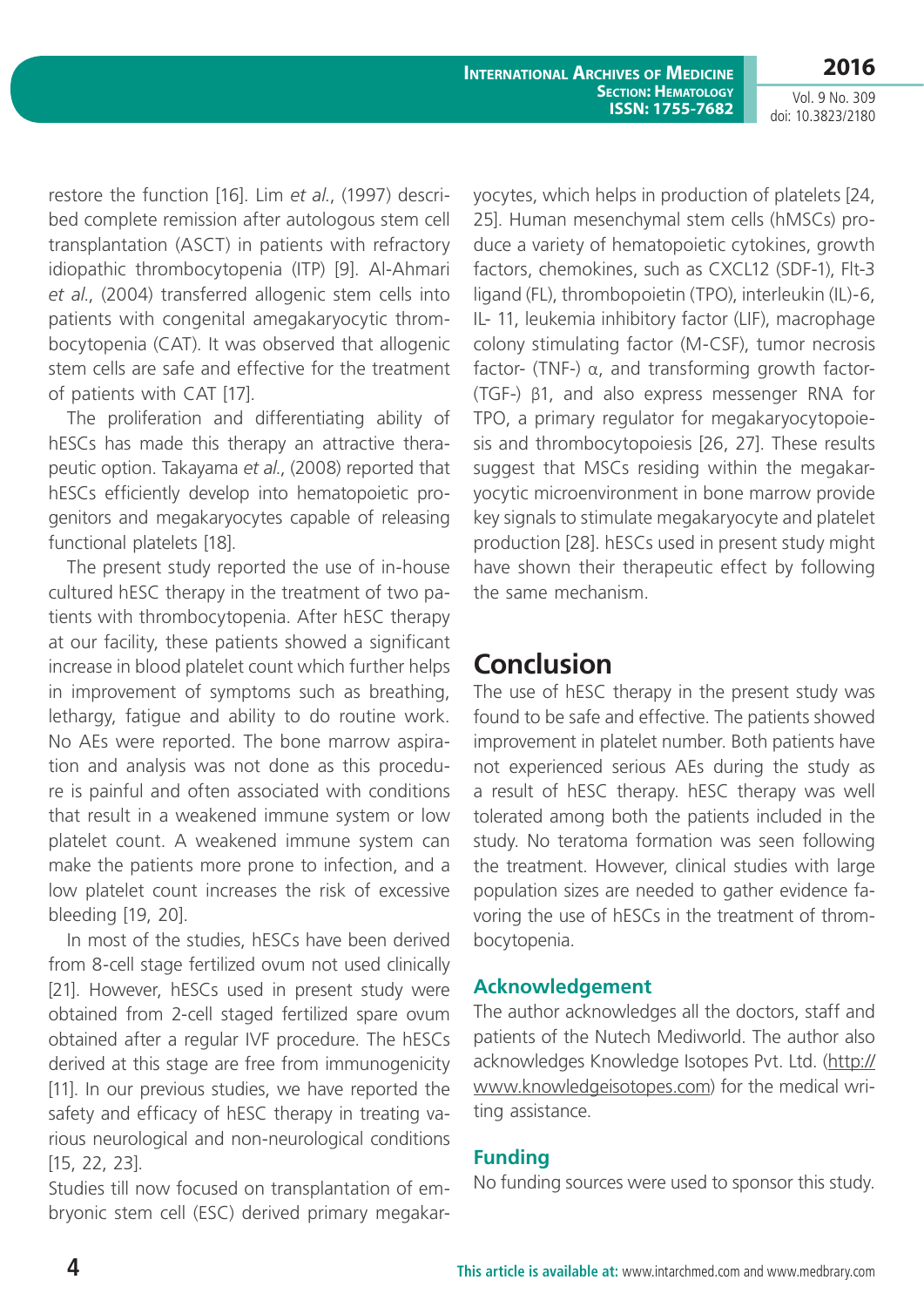Vol. 9 No. 309 doi: 10.3823/2180

#### **Competing Interest**

The author declares no competing interest associated with the publication of this manuscript.

#### **Abbreviations**

AEs: adverse events; CAT: congenital amegakaryocytic thrombocytopenia; CP: cerebral palsy; ESC: embryonic stem cell; FL: Flt-3 ligand; GLP: Good Laboratory Practice; GMP: Good Manufacturing Practice; GTP: Good Tissue Practice; hESC: human embryonic stem cell; hMSC: human mesenchymal stem cell; ITP: idiopathic thrombocytopenia; IVF: in vitro fertilization; IL: interleukin; IEC: Institutional Ethics Committee; i.v: intravenous; LIF: leukemia inhibitory factor; M-CSF: macrophage colony stimulating factor; SCI: spinal cord injury; TPO: thrombopoietin; TNF: tumor necrosis factor

# **References**

- **1.** Izak M, Bussel JB. Management of thrombocytopenia. F1000Prime Rep. 2014; 6:45.
- **2.** Chaudhary B, Jyothi Y, Rabbani SI. Thrombocytopenia and its causes. J Chem Pharm Res. 2016; 8(2):184-9.
- **3.** Hassan BAR. Role of cancer and chemotherapy in the incidence of thrombocytopenia. Pharmaceut Anal Acta. 2013; 4:e157.
- **4.** Komur M, Bayram I, Erbey F, Kucukosmanoglu O. A rare cause of thrombocytopenia in infants: vitamin B12 deficiency. Eur J Gen Med 2010; 7(1):107-10.
- **5.** National Heart, Lung, and Blood Institute [Internet]. How is thrombocytopenia treated? [cited 2016 May 15]. Available from: [http://www.nhlbi.nih.gov/health/health-topics/topics/thcp/](http://www.nhlbi.nih.gov/health/health-topics/topics/thcp/treatment) [treatment](http://www.nhlbi.nih.gov/health/health-topics/topics/thcp/treatment).
- **6.** Royer DJ, George JN, Terrell DR. Thrombocytopenia as an adverse effect of complementary and alternative medicines, herbal remedies, nutritional supplements, foods, and beverages. Eur J Haematol. 2010; 84(5):421-9.
- **7.** Guidry JA, George JN, Vesely SK, Kennison SM, Terrell DR. Corticosteroid side-effects and risk for bleeding in immune thrombocytopenic purpura: patient and hematologist perspectives. Eur J Haematol. 2009; 83(3):175-82.
- **8.** Demetri GD. Targeted approaches for the treatment of thrombocytopenia. Oncologist. 2001; 6(Suppl 5):15-23.
- **9.** Lim SH, Kell J, al-Sabah A, Bashi W, Bailey-Wood R. Peripheral blood stem-cell transplantation for refractory autoimmune thrombocytopenic purpura. Lancet. 1997; 349(9050):475.
- **10.** Passweg JR, Rabusin M, Musso M, Beguin Y, Cesaro S, Ehninger G, et al. Haematopoetic stem cell transplantation for refractory autoimmune cytopenia. Br J Haematol. 2004; 125(6):749-55.
- **11.** Shroff G. Establishment and characterization of a neuronal cell line derived from a 2-cell stage human embryo: clinically tested cell-based therapy for neurological disorders. Int J Recent Sci Res. 2015; 6(4):3730-8.
- **12.** Shroff G, Barthakur JK. Safety of human embryonic stem cells in patients with terminal/incurable conditions- a retrospective analysis. Ann Neurosci. 2015; 22(3):132-8.
- **13.** Iajimi AA, Hagh MF, Saki N, Mortaz E, Soleimani M, Rahim F. Feasibility of cell therapy in multiple sclerosis: a systematic review of 83 studies. Int J Hematol Oncol Stem Cell Res. 2013; 7(1):15-33.
- **14.** National Institutes of Health [Internet]. Stem cell information [cited 2015 December 14]. Available from: [http://stemcells.nih.](http://stemcells.nih.gov/info/basics/pages/basics1.aspx) [gov/info/basics/pages/basics1.aspx.](http://stemcells.nih.gov/info/basics/pages/basics1.aspx)
- **15.** Shroff G, Gupta A, Barthakur JK. Therapeutic potential of human embryonic stem cell transplantation in patients with cerebral palsy. J Transl Med. 2014; 12:318.
- **16.** Baraniak PR, McDevitt TC. Stem cell paracrine actions and tissue regeneration. Regen Med. 2010; 5(1):121-43.
- **17.** Al-Ahmari A, Ayas M, Al-Jefri A, Al-Mahr M, Rifai S, El-Solh H. Allogeneic stem cell transplantation for patients with congenital amegakaryocytic thrombocytopenia (CAT). Bone Marrow Transplant. 2004; 33(8):829-31.
- **18.** Takayama N, Nishikii H, Usui J, Tsukui H, Sawaguchi A, Hiroyama T, et al. Generation of functional platelets from human embryonic stem cells in vitro via ES-sacs, VEGF-promoted structures that concentrate hematopoietic progenitors. Blood. 2008; 111(11):5298-306.
- **19.** Healthline [Internet]. Bone marrow aspiration [cited 2016 August 10]. Available from: [http://www.healthline.com/health/](http://www.healthline.com/health/bone-marrow-aspiration#Overview1) [bone-marrow-aspiration#Overview1.](http://www.healthline.com/health/bone-marrow-aspiration#Overview1)
- **20.** Toi PC, Varghese RG, Rai R. Comparative evaluation of simultaneous bone marrow aspiration and bone marrow biopsy: an institutional experience. Indian J Hematol Blood Transfus. 2010; 26(2):41-4.
- **21.** Chung Y, Klimanskaya I, Becker S, Li T, Maserati M, Lu SJ, et al. Human embryonic stem cell lines generated without embryo destruction. Cell Stem Cell. 2008; 2(2):113-7.
- **22.** Shroff G, Gupta R. Human embryonic stem cells in the treatment of patients with spinal cord injury. Ann Neurosci. 2015; 22(4):208-16.